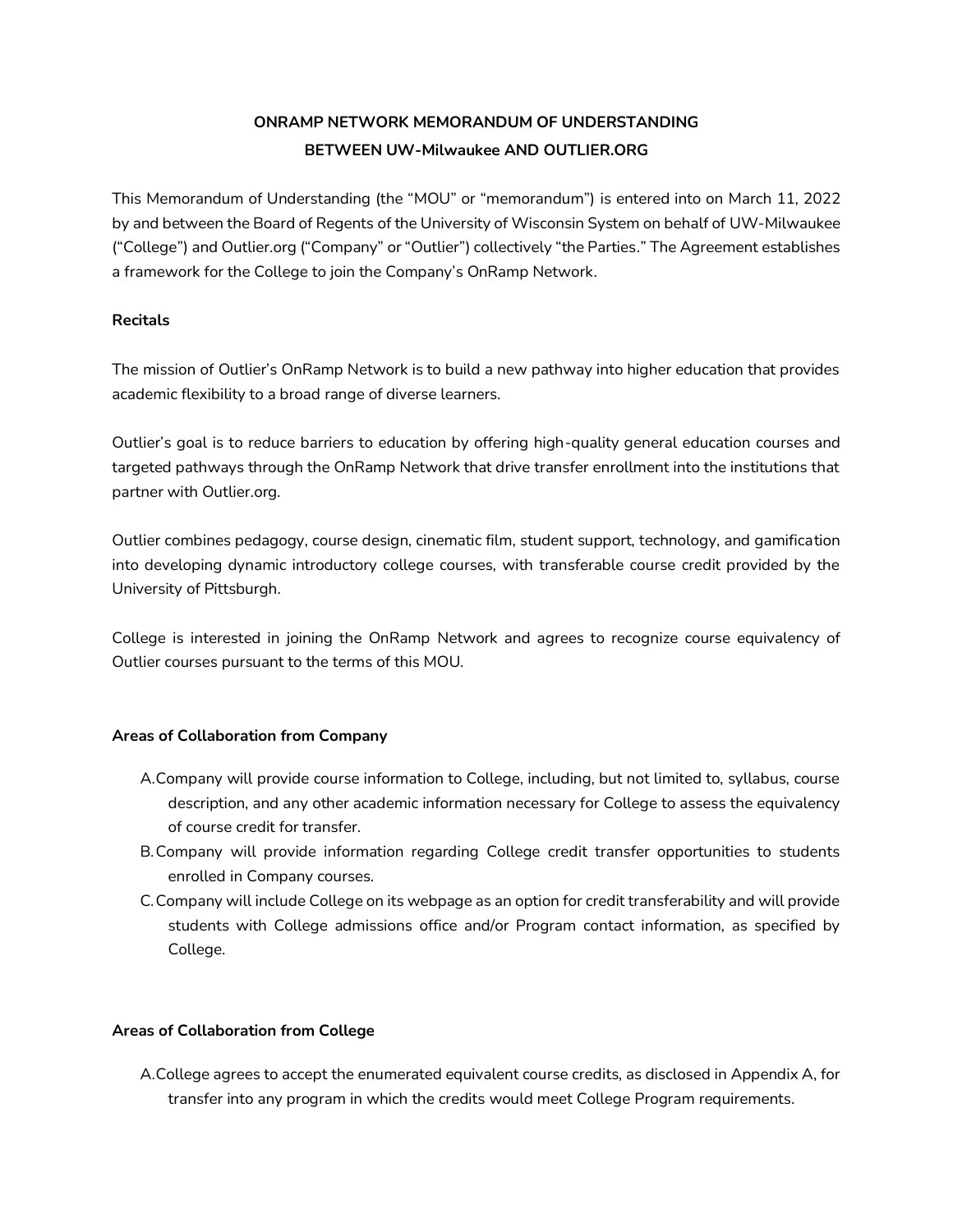- B.Where applicable, College will consider for enrollment into a standard College Program(s), students enrolled in Company courses who meet College's admissions requirements.
- C.The college will inform Company if requirements for College Programs change such that courses referenced in Appendix A must be updated.
- D.College agrees to review and evaluate new courses developed and presented by Company. If a course meets College's transferability criteria, College agrees to amend the course list referenced in Appendix A without execution of a new Agreement.

#### **Admissions Requirements**

For students enrolled in Company courses to be eligible for transfer credit toward a College degree, students must meet all College admissions requirements and matriculate as a regular College student.

#### **Relationship of Parties**

Each Party acknowledges and agrees that nothing in this Agreement shall be construed to create a partnership, joint venture or agency relationship between the Parties.

#### **Marketing**

- A.College and Company shall abide by all applicable laws, standards and regulations including those imposed by the United States Department of Education, College's state authorization agency, and College's institutional accrediting agency. College and Company shall receive approval prior to releasing any marketing materials mentioning the other party.
- B.The Parties may, at their sole discretion, disclose the arrangement on their website and/or in other marketing materials, and each Party grants the other a limited license to use the Party's name and trademarked logo or other branding marks for purposes of marketing the relationship between the Parties. Neither Party is authorized to make any public statements regarding the other Party, except to publicly acknowledge this relationship. Any additional public statements are prohibited without the other Party's prior written consent.
- C.Both Parties agree to notify each other as changes are made to aforementioned trademarked logo or other branding marks used to market the relationship.

#### **Student Records**

1. Any student educational records subject to the provisions of FERPA that may be shared pursuant to this Agreement, or retained by either party pursuant to this agreement, will be properly secured from re-disclosure as required under law.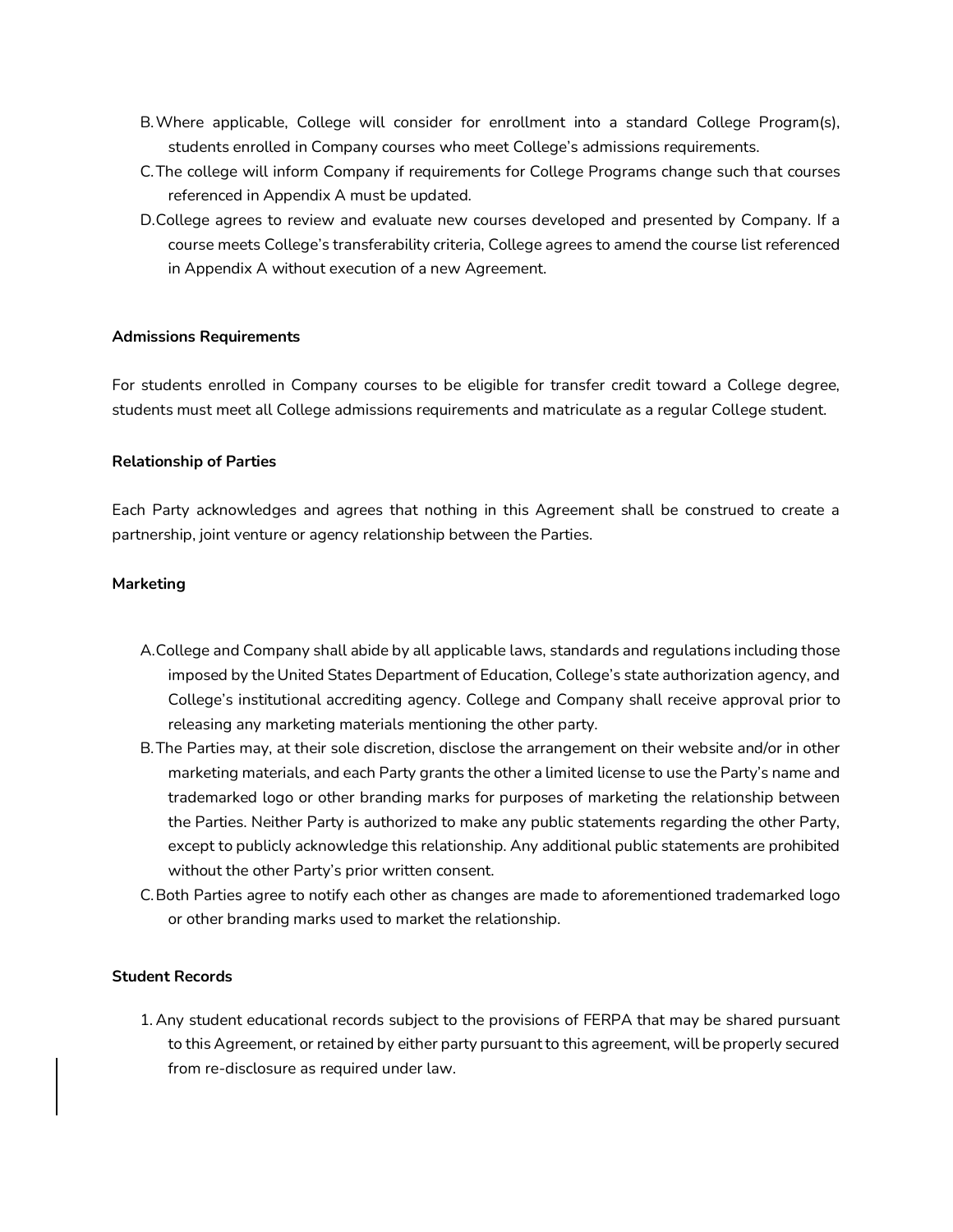### **Termination**

Unless terminated earlier under the provision below, this agreement will terminate on February 1, 2027. Either party may terminate this agreement upon 30-day notice to the other party.

In witness thereof, the parties have executed this Agreement as of the date first written above.

| Outlier.org                    | The Board of Regents of the University of<br>Wisconsin System on behalf of UW-Milwaukee |  |
|--------------------------------|-----------------------------------------------------------------------------------------|--|
| Signatures on file.            |                                                                                         |  |
|                                |                                                                                         |  |
| Jeff Buening, COO, Outlier.org | Johannes Britz, Ph.D., Provost, UWM                                                     |  |
| Email: jeff@outlier.org        | Email: britz@uwm.edu                                                                    |  |
| Address:                       | Address:                                                                                |  |
| 240 Kent Avenue Suite A3       | Office of the Provost                                                                   |  |
| Brooklyn NY, 11249             | P.O. Box 413                                                                            |  |
|                                | Milwaukee, WI 53201                                                                     |  |